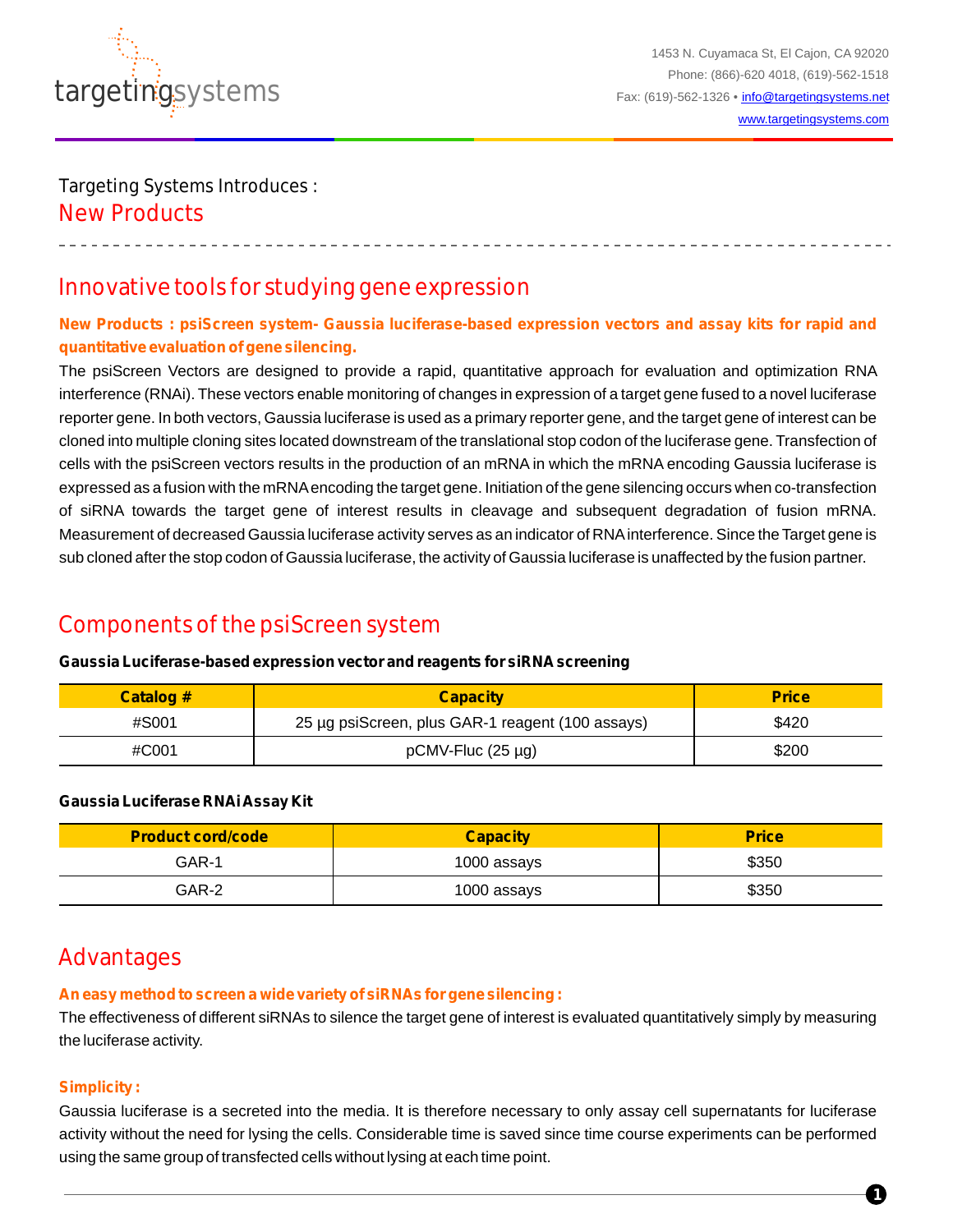

### **Sensitivity :**

Gaussia luciferase, a thermostable enzyme, is 1000 times brighter than Renilla and firefly Luciferase thus increasing sensitivity of the assay.

#### **Convenience of an easy-to use assay kit :**

Using the GAR reagents, a simple one-step reporter assay is possible.

The GAR-2 reagent has stabilizing components which stabilize the bioluminescent signal enabling the system to be useful for high throughput screening applications

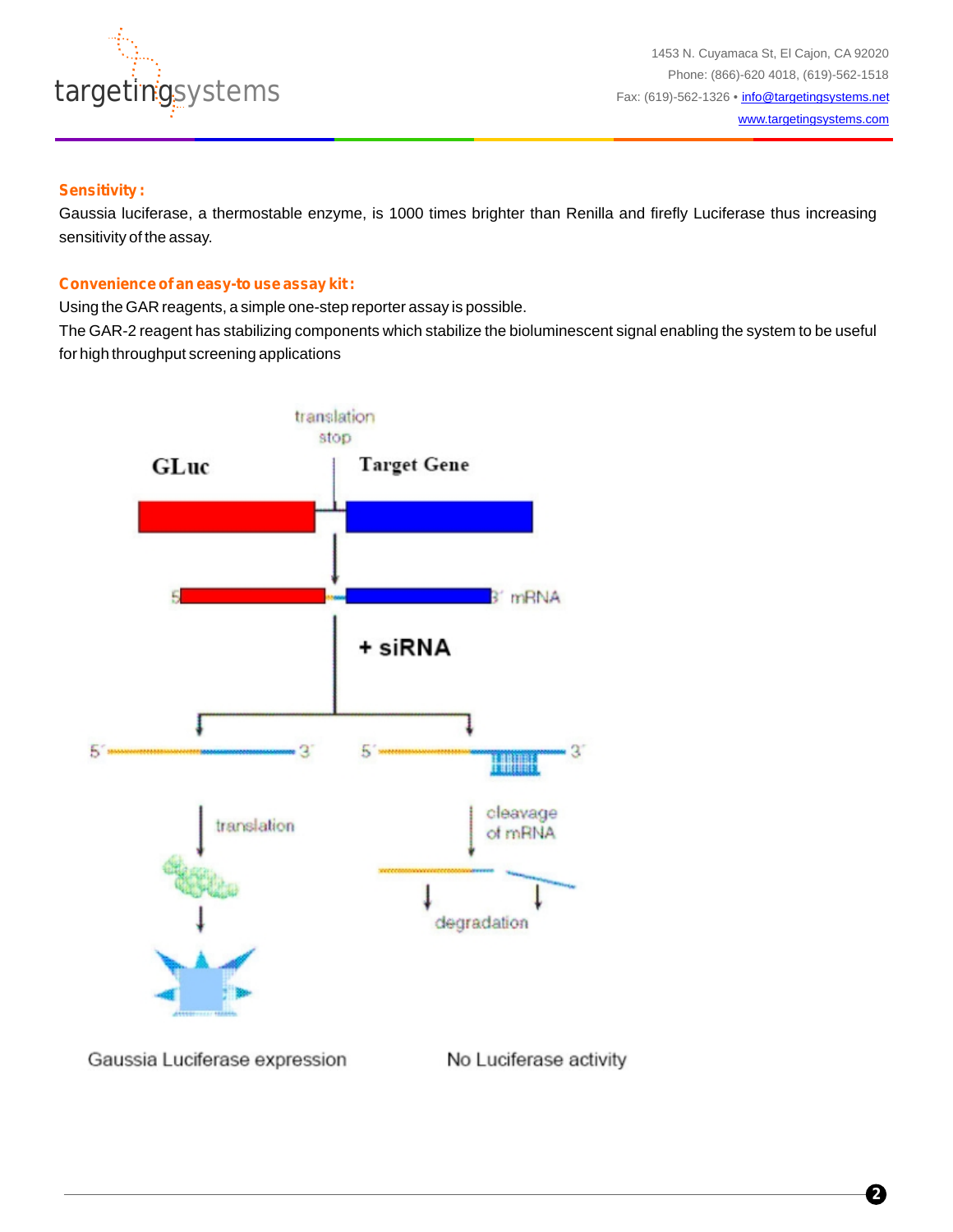

## The psiScreen vector

The psiScreen vector has a multiple cloning site after the stop codon of the Gaussia luciferase gene



### **Features of the psiScreen-Basic vector :**

- pCMV-GLUC-1 (5764 bp)
- CMV promoter bases: 209-863 •
- Gaussia luciferase gene: 907-1497 •
- T7 promoter bases: 864-882 •
- Polylinker bases: 889-907 •
- SP6 promoter: 1513-1530 •
- Synthetic polyadenylation site: 1497-1541 •
- SV40 promoter bases: 2082-2417 •
- SV40 origin of replication: bases 2196-2281 •
- Neomycin ORF : bases 2453-3247 •
- SV40 PolyA: bases 3302-3674 •
- ColE1 origin: bases 3934-4607 •

The sequence of the psiScreen vector can be found at our website www.targetingsystems.com

And also on the last page of this brochure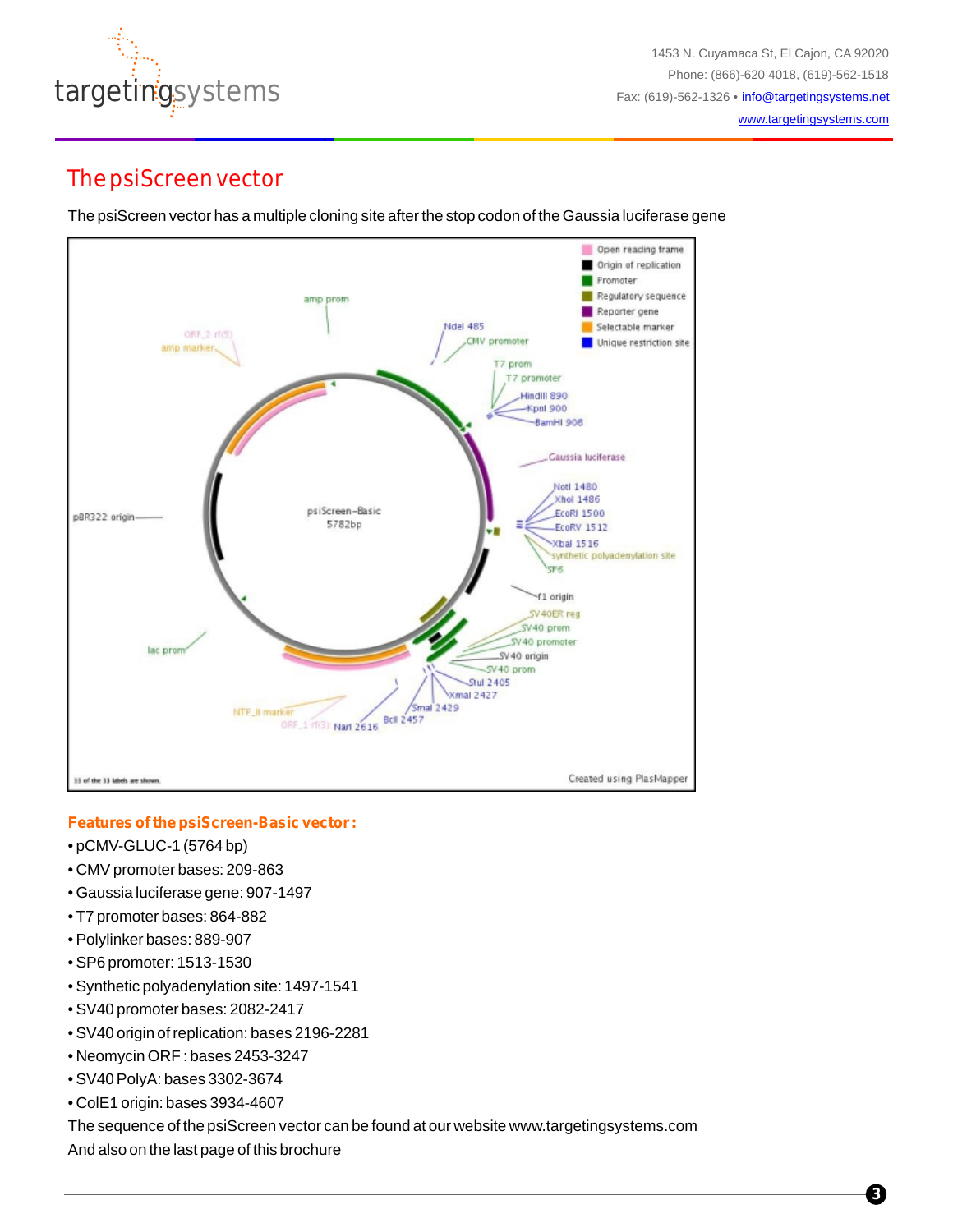



**Figure 2 :** This figure shows dose response of siRNA for gene silencing of the target gene (human tumor suppressor p53 gene). The data has been normalized for transfection efficiency using a firefly luciferase expression vector as a control plasmid. Unrelated siRNAwas shown to be ineffective in gene silencing (data not shown).

**Evaluation of the siScreen system for screening siRNAs against the human tumor suppressor p53 gene :** Different siRNAs against human p53 gene were synthesized and evaluated for their ability to silence the p53 gene by co-transfection with a siScreen vector in which the p53 coding sequence was subcloned after the stop codon. The sequences and scoring of the siRNA duplexes used for evaluation are shown below. As expected siRNA sequences with a high score showed very effective gene silencing of the target genes. The data p-lotted shows results after normalization for transfection efficiency using a firefly luciferase expression vector pCMV-Fluc as a denominator plasmid.



**Figure 3 :** This figure shows the effect effectiveness of different siRNAs in silencing the p53 gene. HEK'293 cells were cotrasnfected with the siScreenp53 expression vector and siRNA against either the p53 gene oligo 2 , and siRNA mix form NEB New England Biolabs, siRNA against gaussia luciferase oligo 1 or unrelated siRNA green bar . The cell supernatants were assayed for gaussia luciferase activity 24 hrs after transfection. The results have been normalized for transfection efficiency using a firefly luciferase expression vector HIV'Luc as a denominator plasmid. Transfection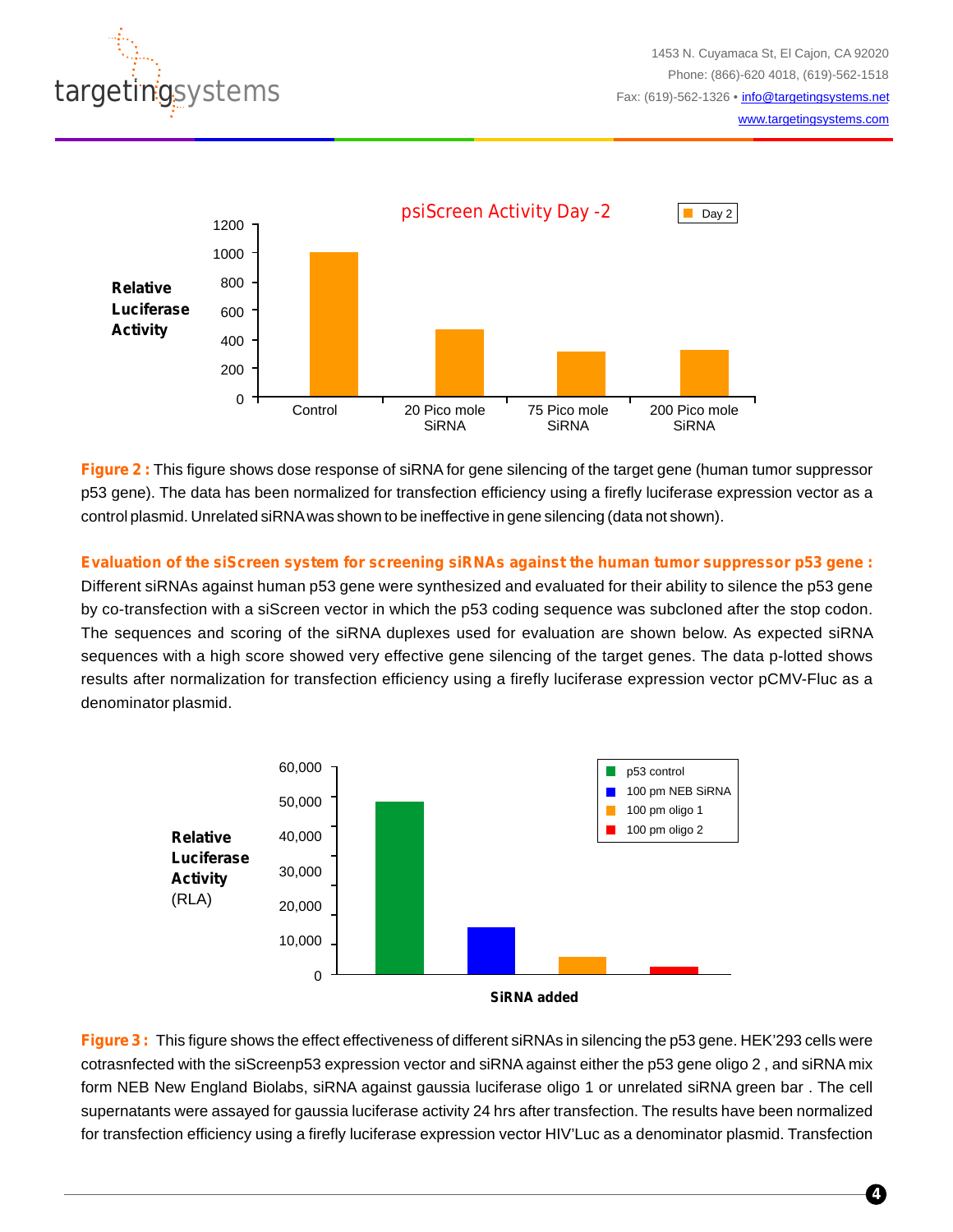

complexes were prepared by mixing 6 µg of pCMV''Gluc'p53 vector with 3 µg pHIVFluc and 100 pmols siRNAwith 12 µl of the Targefect F2 reagent in 0.5 ml of high glucose DMEM. The contents of the tube were mixed well after each addition and incubated at 37º C for 30 min to form the trasnfection complexes. 65 µl of the trasnfection complexes were added to 0.5 ml of the supernatant cell culture media containing 5% serum to cells in 24'well dishes. The dishes were gently swirled and then incubated at 37º C overnight and assayed for luciferase activity at 24 hrs post-transfection.

# Sequence of siScreen vector with MCS site

1 gacggatcgg gagatctccc gatcccctat ggtcgactct cagtacaatc tgctctgatg 61 ccgcatagtt aagccagtat ctgctccctg cttgtgtgtt ggaggtcgct gagtagtgcg 121 cgagcaaaat ttaagctaca acaaggcaag gcttgaccga caattgcatg aagaatctgc 181 ttagggttag gcgttttgcg ctgcttcgcg atgtacgggc cagatatacg cgttgacatt 241 gattattgac tagttattaa tagtaatcaa ttacggggtc attagttcat agcccatata 301 tggagttccg cgttacataa cttacggtaa atggcccgcc tggctgaccg cccaacgacc 361 cccgcccatt gacgtcaata atgacgtatg ttcccatagt aacgccaata gggactttcc 421 attgacgtca atgggtggac tatttacggt aaactgccca cttggcagta catcaagtgt 481 atcatatgcc aagtacgccc cctattgacg tcaatgacgg taaatggccc gcctggcatt 541 atgcccagta catgacctta tgggactttc ctacttggca gtacatctac gtattagtca 601 tcgctattac catggtgatg cggttttggc agtacatcaa tgggcgtgga tagcggtttg 661 actcacgggg atttccaagt ctccacccca ttgacgtcaa tgggagtttg ttttggcacc 721 aaaatcaacg ggactttcca aaatgtcgta acaactccgc cccattgacg caaatgggcg 781 gtaggcgtgt acggtgggag gtctatataa gcagagctct ctggctaact agagaaccca 841 ctgcttactg gcttatcgaa attaatacga ctcactatag ggagacccaa gcttggtacc 901 gagctcggat ccagccacca tgggagtcaa agttctgttt gccctgatct gcatcgctgt 961 ggccgaggcc aagcccaccg agaacaacga agacttcaac atcgtggccg tggccagcaa 1021 cttcgcgacc acggatctcg atgctgaccg cgggaagttg cccggcaaga agctgccgct 1081 ggaggtgctc aaagagatgg aagccaatgc ccggaaagct ggctgcacca ggggctgtct 1141 gatctgcctg tcccacatca agtgcacgcc caagatgaag aagttcatcc caggacgctg 1201 ccacacctac gaaggcgaca aagagtccgc acagggcggc ataggcgagg cgatcgtcga 1261 cattcctgag attcctgggt tcaaggactt ggagcccatg gagcagttca tcgcacaggt 1321 cgatctgtgt gtggactgca caactggctg cctcaaaggg cttgccaacg tgcagtgttc 1381 tgacctgctc aagaagtggc tgccgcaacg ctgtgcgacc tttgccagca agatccaggg 1441 ccaggtggac aagatcaagg gggccggtgg tgactaagcg gccgctcgag agatcttgga 1501 attctgcaga tatctctaga aataattctt actgtcatgc caagtaagat gcttttctgt 1561 gctgcaatag caggcatgct ggggatgcgg tgggctctat ggcttctgag gcggaaagaa 1621 ccagctgggg ctctaggggg tatccccacg cgccctgtag cggcgcatta agcgcggcgg 1681 gtgtggtggt tacgcgcagc gtgaccgcta cacttgccag cgccctagcg cccgctcctt 1741 tcgctttctt cccttccttt ctcgccacgt tcgccggctt tccccgtcaa gctctaaatc 1801 ggggcatccc tttagggttc cgatttagtg ctttacggca cctcgacccc aaaaaacttg 1861 attagggtga tggttcacgt agtgggccat cgccctgata gacggttttt cgccctttga 1921 cgttggagtc cacgttcttt aatagtggac tcttgttcca aactggaaca acactcaacc 1981 ctatctcggt ctattctttt gatttataag ggattttggg gatttcggcc tattggttaa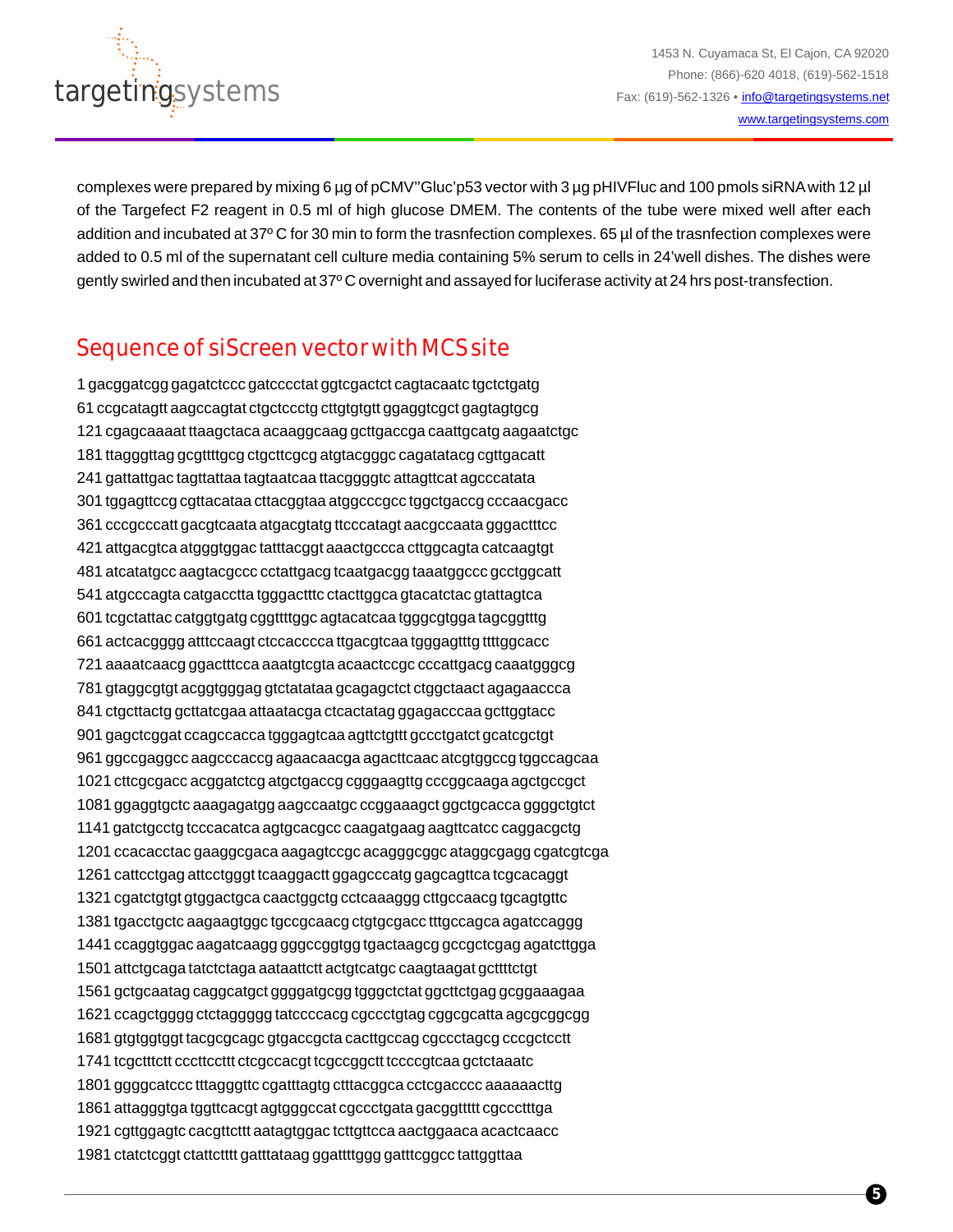

1453 N. Cuyamaca St, El Cajon, CA 92020 Phone: (866)-620 4018, (619)-562-1518 Fax: (619)-562-1326 • [info@targetingsystems.net](mailto:info@targetingsystems.net) [www.targetingsystems.com](http://targetingsystems.net/)

2041 aaaatgagct gatttaacaa aaatttaacg cgaattaatt ctgtggaatg tgtgtcagtt 2101 agggtgtgga aagtccccag gctccccagg caggcagaag tatgcaaagc atgcatctca 2161 attagtcagc aaccaggtgt ggaaagtccc caggctcccc agcaggcaga agtatgcaaa 2221 gcatgcatct caattagtca gcaaccatag tcccgcccct aactccgccc atcccgcccc 2281 taactccgcc cagttccgcc cattctccgc cccatggctg actaattttt tttatttatg 2341 cagaggccga ggccgcctct gcctctgagc tattccagaa gtagtgagga ggcttttttg 2401 gaggcctagg cttttgcaaa aagctcccgg gagcttgtat atccattttc ggatctgatc 2461 aagagacagg atgaggatcg tttcgcatga ttgaacaaga tggattgcac gcaggttctc 2521 cggccgcttg ggtggagagg ctattcggct atgactgggc acaacagaca atcggctgct 2581 ctgatgccgc cgtgttccgg ctgtcagcgc aggggcgccc ggttcttttt gtcaagaccg 2641 acctgtccgg tgccctgaat gaactgcagg acgaggcagc gcggctatcg tggctggcca 2701 cgacgggcgt tccttgcgca gctgtgctcg acgttgtcac tgaagcggga agggactggc 2761 tgctattggg cgaagtgccg gggcaggatc tcctgtcatc tcaccttgct cctgccgaga 2821 aagtatccat catggctgat gcaatgcggc ggctgcatac gcttgatccg gctacctgcc 2881 cattcgacca ccaagcgaaa catcgcatcg agcgagcacg tactcggatg gaagccggtc 2941 ttgtcgatca ggatgatctg gacgaagagc atcaggggct cgcgccagcc gaactgttcg 3001 ccaggctcaa ggcgcgcatg cccgacggcg aggatctcgt cgtgacccat ggcgatgcct 3061 gcttgccgaa tatcatggtg gaaaatggcc gcttttctgg attcatcgac tgtggccggc 3121 tgggtgtggc ggaccgctat caggacatag cgttggctac ccgtgatatt gctgaagagc 3181 ttggcggcga atgggctgac cgcttcctcg tgctttacgg tatcgccgct cccgattcgc 3241 agcgcatcgc cttctatcgc cttcttgacg agttcttctg agcgggactc tggggttcga 3301 aatgaccgac caagcgacgc ccaacctgcc atcacgagat ttcgattcca ccgccgcctt 3361 ctatgaaagg ttgggcttcg gaatcgtttt ccgggacgcc ggctggatga tcctccagcg 3421 cggggatctc atgctggagt tcttcgccca ccccaacttg tttattgcag cttataatgg 3481 ttacaaataa agcaatagca tcacaaattt cacaaataaa gcattttttt cactgcattc 3541 tagttgtggt ttgtccaaac tcatcaatgt atcttatcat gtctgtatac cgtcgacctc 3601 tagctagagc ttggcgtaat catggtcata gctgtttcct gtgtgaaatt gttatccgct 3661 cacaattcca cacaacatac gagccggaag cataaagtgt aaagcctggg gtgcctaatg 3721 agtgagctaa ctcacattaa ttgcgttgcg ctcactgccc gctttccagt cgggaaacct 3781 gtcgtgccag ctgcattaat gaatcggcca acgcgcgggg agaggcggtt tgcgtattgg 3841 gcgctcttcc gcttcctcgc tcactgactc gctgcgctcg gtcgttcggc tgcggcgagc 3901 ggtatcagct cactcaaagg cggtaatacg gttatccaca gaatcagggg ataacgcagg 3961 aaagaacatg tgagcaaaag gccagcaaaa ggccaggaac cgtaaaaagg ccgcgttgct 4021 ggcgtttttc cataggctcc gcccccctga cgagcatcac aaaaatcgac gctcaagtca 4081 gaggtggcga aacccgacag gactataaag ataccaggcg tttccccctg gaagctccct 4141 cgtgcgctct cctgttccga ccctgccgct taccggatac ctgtccgcct ttctcccttc 4201 gggaagcgtg gcgctttctc aatgctcacg ctgtaggtat ctcagttcgg tgtaggtcgt 4261 tcgctccaag ctgggctgtg tgcacgaacc ccccgttcag cccgaccgct gcgccttatc 4321 cggtaactat cgtcttgagt ccaacccggt aagacacgac ttatcgccac tggcagcagc 4381 cactggtaac aggattagca gagcgaggta tgtaggcggt gctacagagt tcttgaagtg 4441 gtggcctaac tacggctaca ctagaaggac agtatttggt atctgcgctc tgctgaagcc 4501 agttaccttc ggaaaaagag ttggtagctc ttgatccggc aaacaaacca ccgctggtag